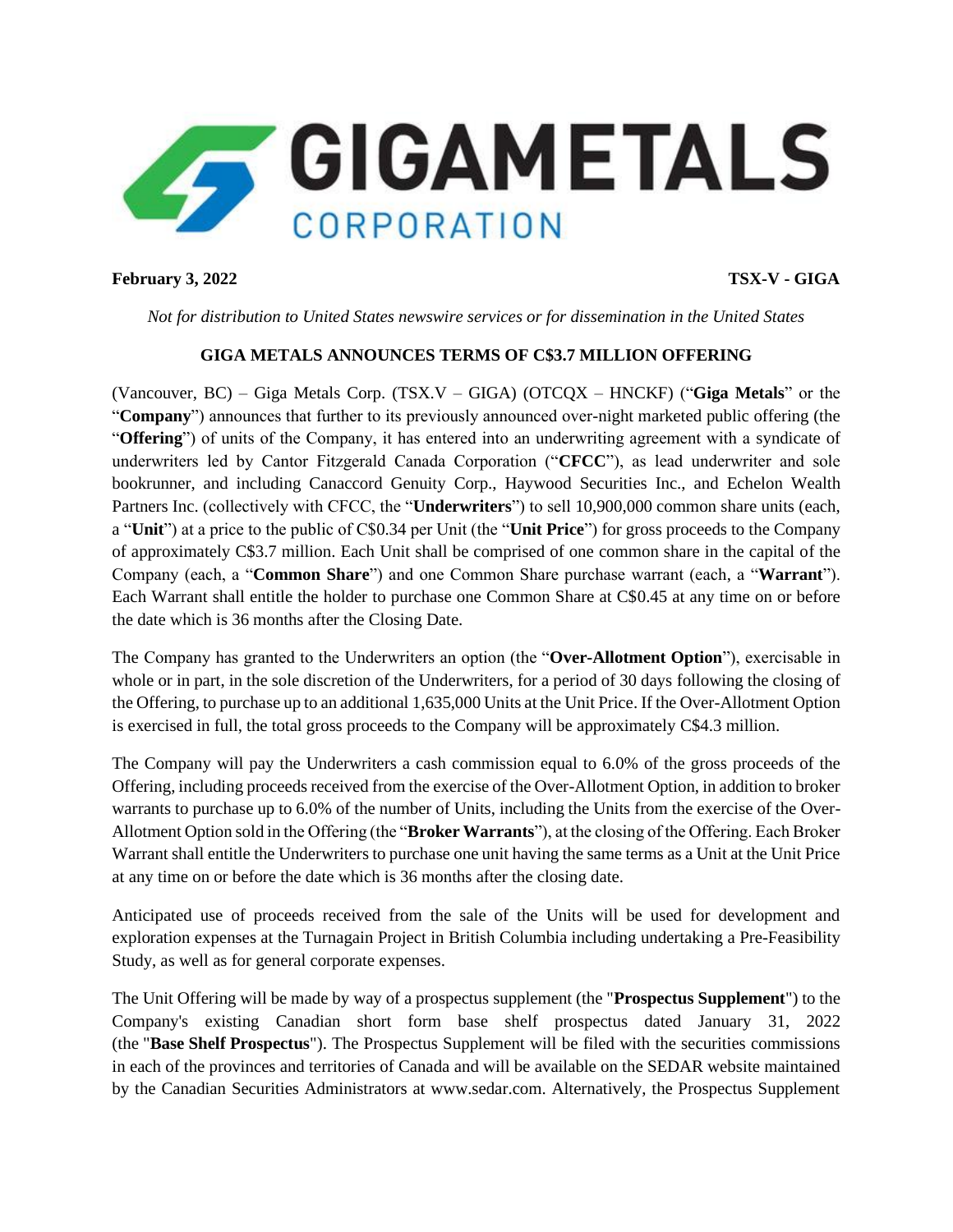and related Base Shelf Prospectus may be obtained upon request by contacting the Company or Cantor Fitzgerald Canada Corporation in Canada, attention: Equity Capital Markets, 181 University Avenue, Suite 1500, Toronto, ON, M5H 3M7, email: ecmcanada@cantor.com. The Units will not be offered or sold in the United States except under Rule 144A or Regulation D or in such other manner as to not require registration under the United States Securities Act of 1933, as amended. The Units may also be offered in those jurisdictions outside of Canada and the United States as agreed to by the Company and the Underwriters provided that no prospectus filing or comparable obligation arises and the Company does not thereafter become subject to continuous disclosure obligations in such jurisdictions.

The Offering is expected to close on or about February 8, 2022 (the "**Closing Date**") and will be subject to certain conditions including, but not limited to, the receipt of all necessary approvals including the approval of the TSX Venture Exchange of the listing of the Common Shares and Warrants (including the Common Shares and Warrants comprising the Units, the Common Shares issuable upon the exercise of the Warrants, and the Warrants and Common Shares issuable pursuant to the exercise of the Broker Warrants).

#### **About Giga Metals Corporation**

Giga Metals Corporation is focused on metals critical to modern batteries, especially those used in Electric Vehicles and Energy Storage. The Company's core asset is the Turnagain Project, located in northern British Columbia, which contains one of the few significant undeveloped sulphide nickel and cobalt resources in the world. The Company is also exploring for sediment hosted copper deposits in Brazil.

#### **Forward looking statements**

*This news release may contain forward-looking information that involves substantial known and unknown risks and uncertainties, most of which are beyond the control of Giga Metals. Although these statements are based on information currently available to Giga Metals, Giga Metals provides no assurance that actual results will meet management's expectations. Risks, uncertainties and other factors involved with forward-looking information could cause actual events, results, performance, prospects and opportunities to differ materially from those expressed or implied by such forward-looking information. Forward looking information in this news release includes, but is not limited to, the anticipated size of the Offering, the completion of the Offering, the anticipated use of the net proceeds from the Offering, the receipt of all necessary approvals, including the approval of the TSX Venture Exchange, Giga Metals' objectives, goals or future plans, statements, exploration results, potential mineralization, the Company's portfolio, treasury, management team and enhanced capital markets profile, the estimation of mineral resources, exploration and mine development plans, timing of the commencement of operations and estimates of market conditions. Factors that could cause actual results to differ materially from such forward-looking information include, but are not limited to, failure to identify mineral resources, failure to convert estimated mineral resources*  to reserves, the inability to complete a feasibility study which recommends a production decision, the *preliminary nature of metallurgical test results, the potential impact of COVID-19, delays in obtaining or failures to obtain required governmental, regulatory, environmental or other project approvals, political risks, inability to fulfill the duty to accommodate indigenous peoples, uncertainties relating to the availability and costs of financing needed in the future, changes in equity markets, inflation, changes in exchange rates, fluctuations in commodity prices, delays in the development of projects, capital and operating costs varying significantly from estimates and the other risks involved in the mineral exploration and development industry, and those risks set out in Giga Metals' public documents filed on SEDAR.*